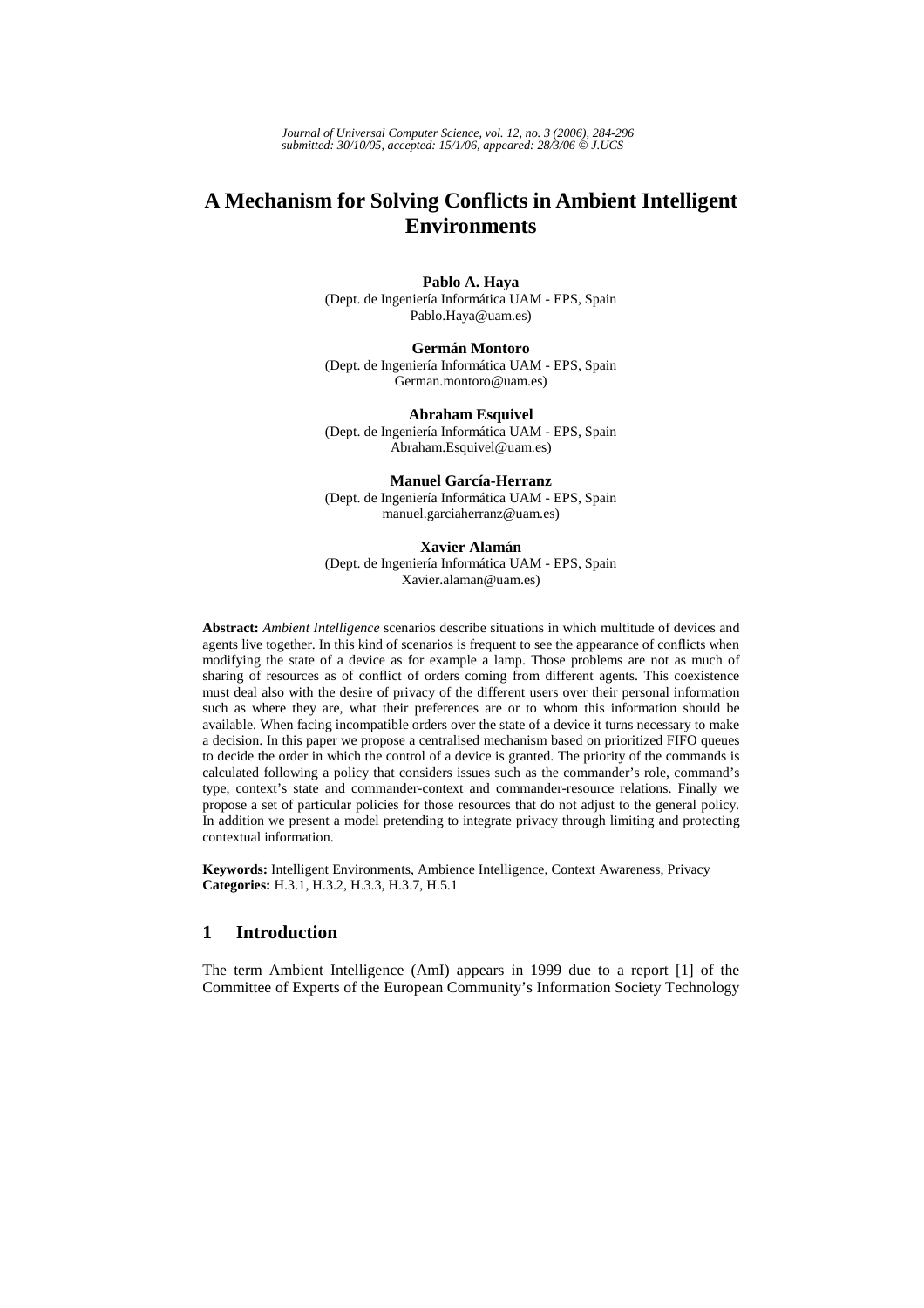Programme (ISTAG). In 2001 ISTAG published a set of scenarios and recommendations defining the AmI vision.

AmI proposes a new Society of the Information focused in the user. For doing so it requires of efficient services that provide a more friendly interaction. In this new vision persons are surrounded by thousands of intelligent devices and interfaces merged in daily life objects. At the same time, devices and users coexist in an environment able to reason and react in a personalised fashion. The final goal is to achieve a non invasive help of the technologies of the information in the daily tasks of people.

AmI roots can be found in the combination of three different technologies: Ubiquitous Computing [2], Context Awareness Applications [3] and Intelligent Environments [4]. Those three areas have been object of study within the Department of Computer Engineer of the UAM. For that study it has been built an environment based on the living room of a digital home. Lately, the study has been extended to learning settings (classrooms, learning at home, etc.)

In an environment shared by numerous distributed components a variety of control problems arise when accessing the resources. Within the Intelligent Environments area different solutions based on security policies [5] and access control lists [6] have been proposed.

Once the security mechanism has been established we should face the problem arising when two or more components pretend to take the control over the same resource simultaneously (i.e. a device such as a lamp). The solution to this conflict pass through choosing which component has the privilege of accessing first the resource. A problem related with this one has been studied within the domain of distributed mutual exclusion.

The closest solutions to the Intelligent Environments can be found in Multiagent Systems. Open Agent Architecture [7] and Hive [8] are two platforms that have faced this problem. A possible approach is to use of a centralised implementation [9]. For doing so a coordinator component is required for receiving all requests and deciding which component will have permission to access the resource. Compared to a centralized solution, distributed algorithms provide more robustness due to the lack of a main central component. In the other hand they are less efficient due to the number of messages that they need to transmit between processes and they also suffer of a higher complexity in their implementation.

Our proposal for solving those conflicts within an Intelligent Environment pleads for simplicity and efficiency. In addition, we propose a global model of the world as the more effective way of achieving co-operation among heterogeneous agents. Thus we have chosen a centralised solution from the logical point of view, although its implementation may be centralised or distributed. On the other hand, the middle layer gluing the components of the Intelligent Environment (see section 2) lies in a common repository of information thus making easier the implementation of a centralised algorithm.

In the scenarios present in an Intelligent Environment priorisation between requests turns out to be essential. Generally it is common to find different roles between users of the environment (father/son, owner/guest, teacher/student, administrator/user…) and the desire to make a distinction when the action is executed by one or the other. In this manner the preference in the access of a resource is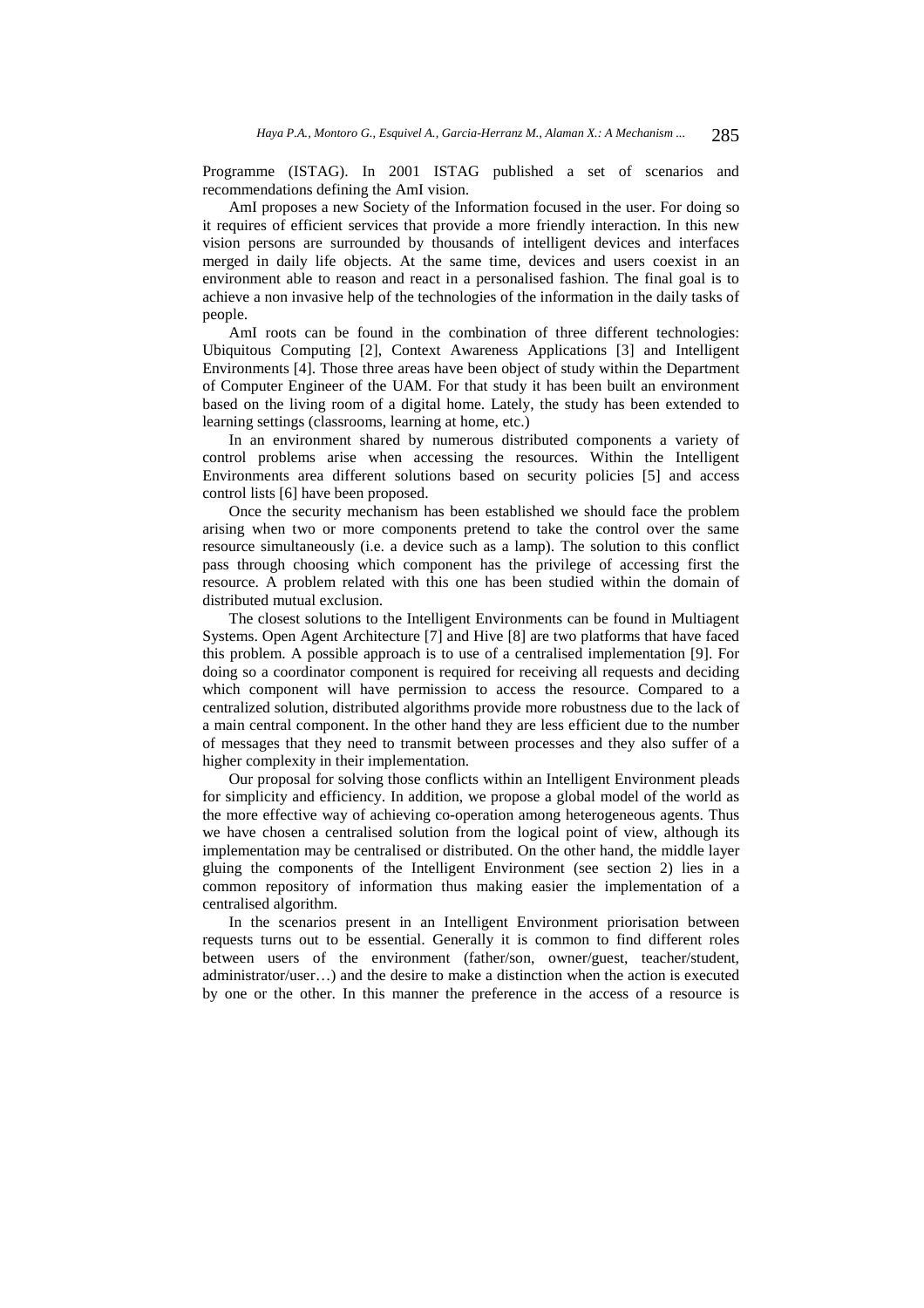established according to the role played by the user. However, in an Intelligent Environment there is another question to solve that has not been taken in consideration by the mechanisms explained before. It is not rare to find situations in which a user needs to take the control over a resource being used by other user. Considering the different roles and the situation of the environment the system may take the decision of withdrawing the control from the entity currently controlling the resource. These kinds of decisions are critical in scenarios such as a house, where the security modules (i.e. gas, flooding or thief detectors) may have preference to the rest of modules in case of emergency.

Our proposal consists on a centralised queuing mechanism in which the actions over the resources are prioritised. The requests are stored in the queues according to their priority, so the first element exiting the queue is the one with the higher priority. Finally we decided to use preemptive priority queues. These queues are characterized by the fact that if an incoming request has a priority higher than the one in course, then it takes the control of the resource. Oppositely, in non preemptive queues the incoming request has always to wait for the current request to finish. However, priority mechanisms force agents to consider that their requests may not be attended: a low priority request may stay indefinitely in the queue if requests with higher priorities keep continuously arriving.

Thus we should contemplate the case in which a high priority request takes the control over a resource indefinitely. A simple and effective method for solving this indefinite wait is to establish a time limit in reserving a resource. For example, the Jini middleware [10] provides a mechanism that allows a component to reserve the access to a resource for a limited fixed time. In order to keep the control of the resource, the component should update the concession before it expires.

In a similar way, to avoid the perpetual waiting of processes to get their requests satisfied, an expiring time is been added to the requests: when this time has elapsed the requests are not valid any more. This temporal constraint is established by the requesting process so it can control whether its request is outdated or not.

The next section will go over the architecture of the implemented middleware layer. In the following sections it will be explained the proposed conflict solving mechanism and how it is implemented and integrated within the middleware layer. Finally, privacy issues in the proposed architecture are discussed.

# **2 Context layer**

A domotic environment has been created at the department of Computer Science of the UAM, simulating the living room of a conventional home [11]. This environment integrates different hardware and software components that allow controlling the various devices of the living room. Several applications sensible to the context of the user have been developed, as well as web-based [12] and oral [13] user interfaces.

A middleware layer has been developed to facilitate the integration of devices, applications and user interfaces. This middleware layer has been named "context layer" since the coordination mechanism is focused in the interchange of context information between the components of the environment.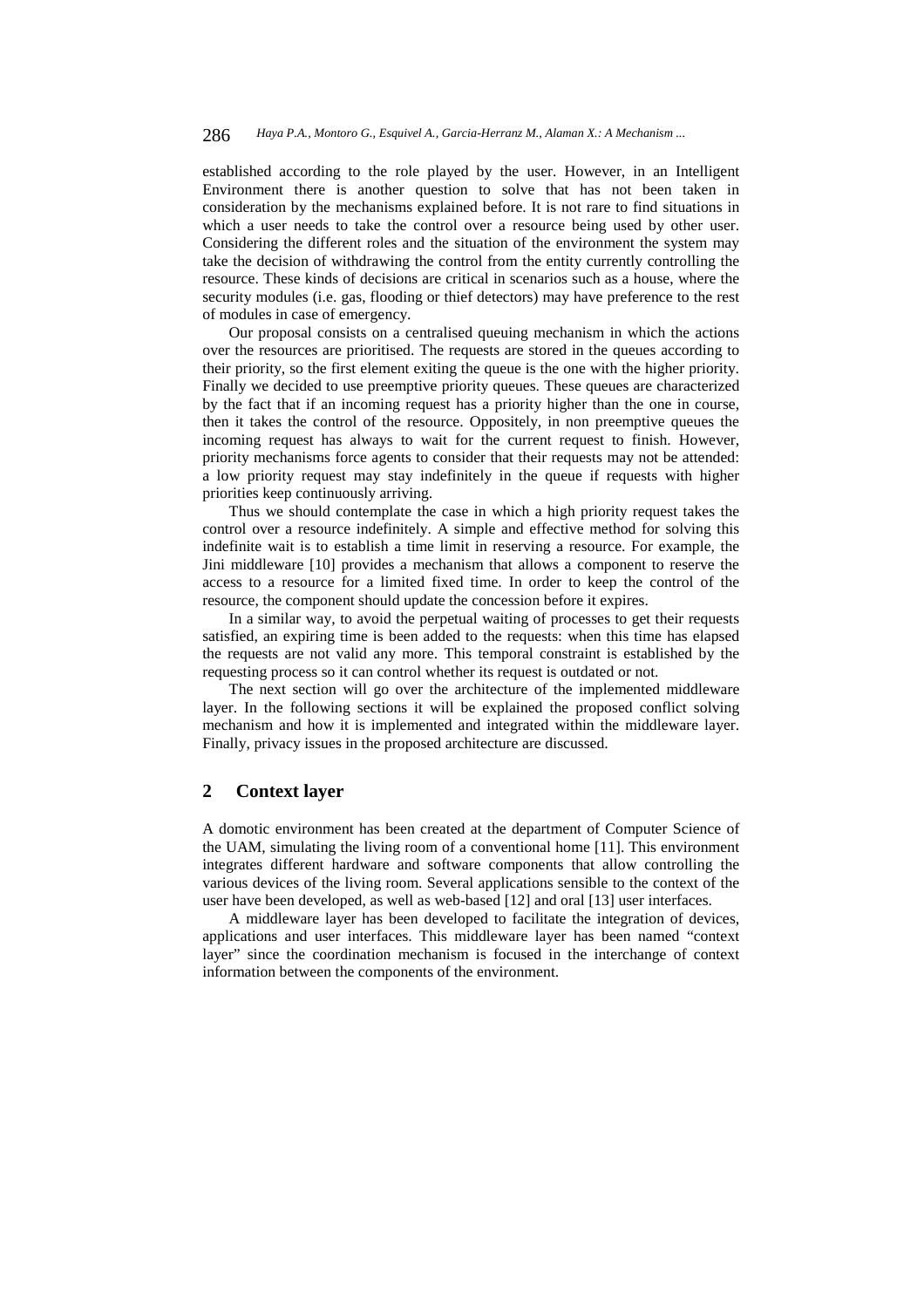

*Figure 1: The blackboard stores information of the environment lab207. It contains two persons (xalaman and phaya) and one speaker (sp1). Xalaman is the owner of the environment and phaya is the owner of the speaker and is using the odisea oral user interface* 

The proposed context layer is based in a blackboard architecture with the following characteristics:

• *A common data model*: the information stored in the blackboard follows a common model. The context of the environment is represented through entities defined by a set of properties. It is possible to create relations between the entities, in the form of a graph, to describe the current situation of "the world".

• *A central repository*: the blackboard stores all the contextual information of the environment. This information could consist, for example, on the change on a property (i.e. an opened door) or on a new entity being added or deleted from the blackboard (i.e. somebody entering or living a room).

• *An asynchronous event mechanism:* in addition to accessing directly to the information, the data sources also publish the changes of the context. The subscribed consumers receive those changes from the blackboard, in a proactive way.

• Context information comes from sources of different natures. This information is stored in the blackboard as a graph of entities where each entity is represented according to a common schema. In this manner agents can handle a unified vision of the context, independently of the source and level of abstraction. In Figure 1 a simplified example of a snapshot of the blackboard is shown.

## **3 Conflict resolution mechanism**

When an agent pretends to conduct an operation, it sends a command that is received by the context layer. Two operations -*Modify property* and *Add/Erase relation*- result in a change of the state of the entities and in the configuration of the environment. Conflicts take place when several agents use these operations affecting to the same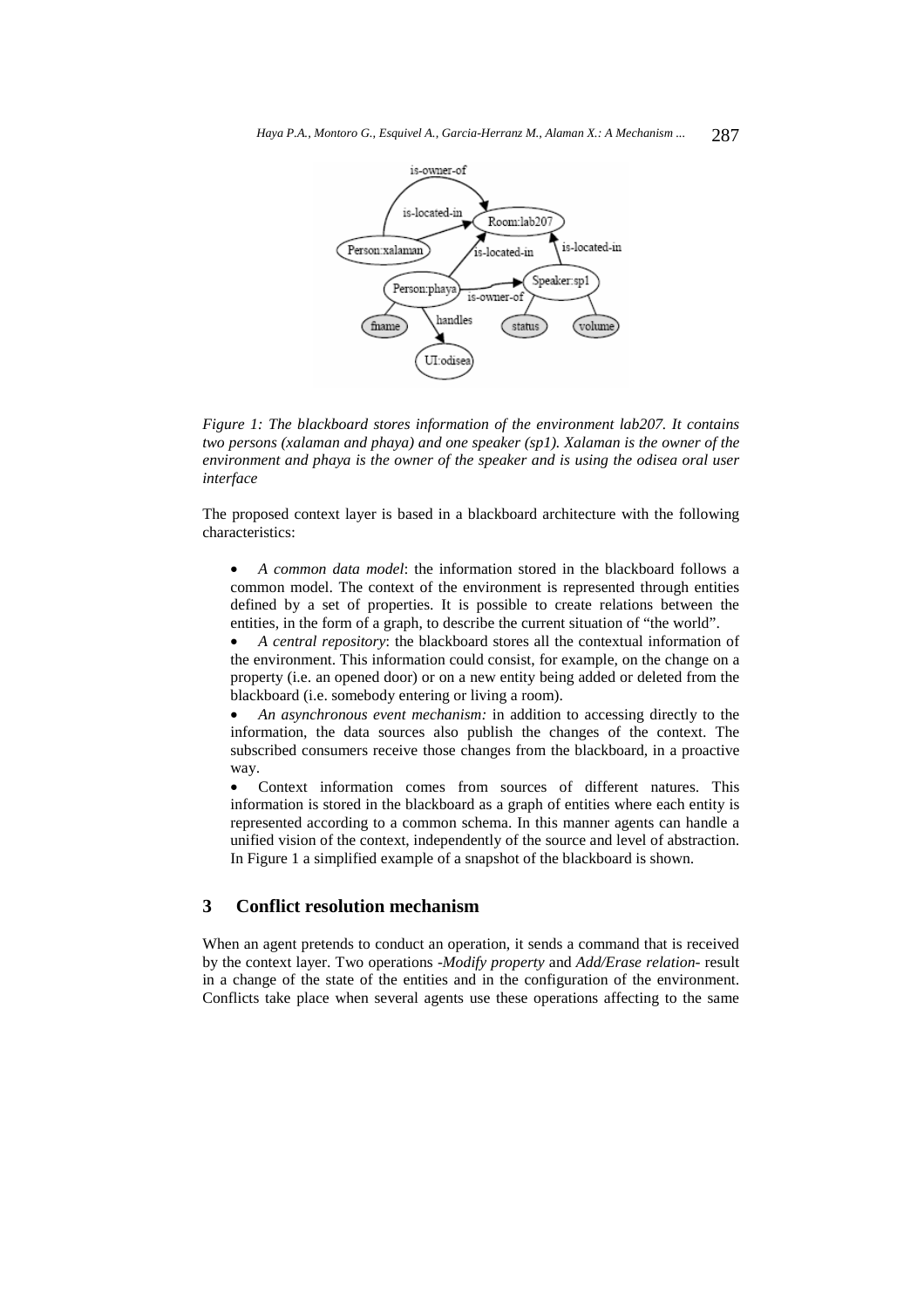property or relation. This is particularly problematic for actions implying physical changes in the environment, for example to turn on or off devices, to change the channel of the television or to lower the volume of the loudspeaker.

In order to solve this kind of situations, a queue is provided for each property of an entity and for each relation between two entities. When one of the previously described commands is sent, a priority is assigned to it (see section 4), in addition to other parameters (see section 3.1). Then the command is stored in the corresponding queue.

In every moment, each queue is composed of a set of commands sorted according to its priority, among which the one with greater priority is considered as the "active command". When a new command arrives it is stored in the queue; if its priority is greater than the priority of the active command then it becomes the active one, otherwise it will be stored in the queue. Whenever a command is activated, it is executed once and pertinent changes are applied to the blackboard (and possibly to the physical environment).

In order to avoid the problem of a command with the maximum priority blocking indefinitely the queue, an expiring time is established for each command. This way, once the command has been executed it will remain as the active command until it expires or until another command with greater priority replaces it. For example, a direct order from a user to turn on the light of a room will have greater priority than commands sent by the module of energy saving, but only during some time interval. A command will be executed as many times as it activates, that is to say, as many times as it accesses the first position of the queue without having expired.

A restriction is imposed such that each queue can only contain one command per agent. If an agent sends a second command to a given queue, its previous command is eliminated. On the other hand, agents can annul their commands from a given queue, or from all queues.

Command queues are created and destroyed according to the necessities. When a command arrives, it is checked whether the corresponding queue already exists, otherwise it is created. Oppositely, when a queue contains no commands, it is eliminated. In Figure 2 it is shown the behaviour of a queue when arriving different commands with different priorities and expiring times.

|   | (a)           | (b)           | (c)           | (d)           | (e)           |
|---|---------------|---------------|---------------|---------------|---------------|
|   | Pr.25<br>Ag:1 | Pr:50<br>Ag.2 | Pr:50<br>Ag:2 | Pr:25<br>Ag:1 | Pr:25<br>Ag:1 |
|   |               | Pr:25<br>Ag:1 | Pr.25<br>Ag:1 | Pr:15<br>Ag:3 |               |
| 3 |               |               | Pr:15<br>Ag:3 |               |               |
| 4 |               |               |               |               |               |

*Figure 2: evolution of a command queue when arriving orders from three different agents (Ag 1, Ag 2 and Ag 3) with different priorities (Pr)*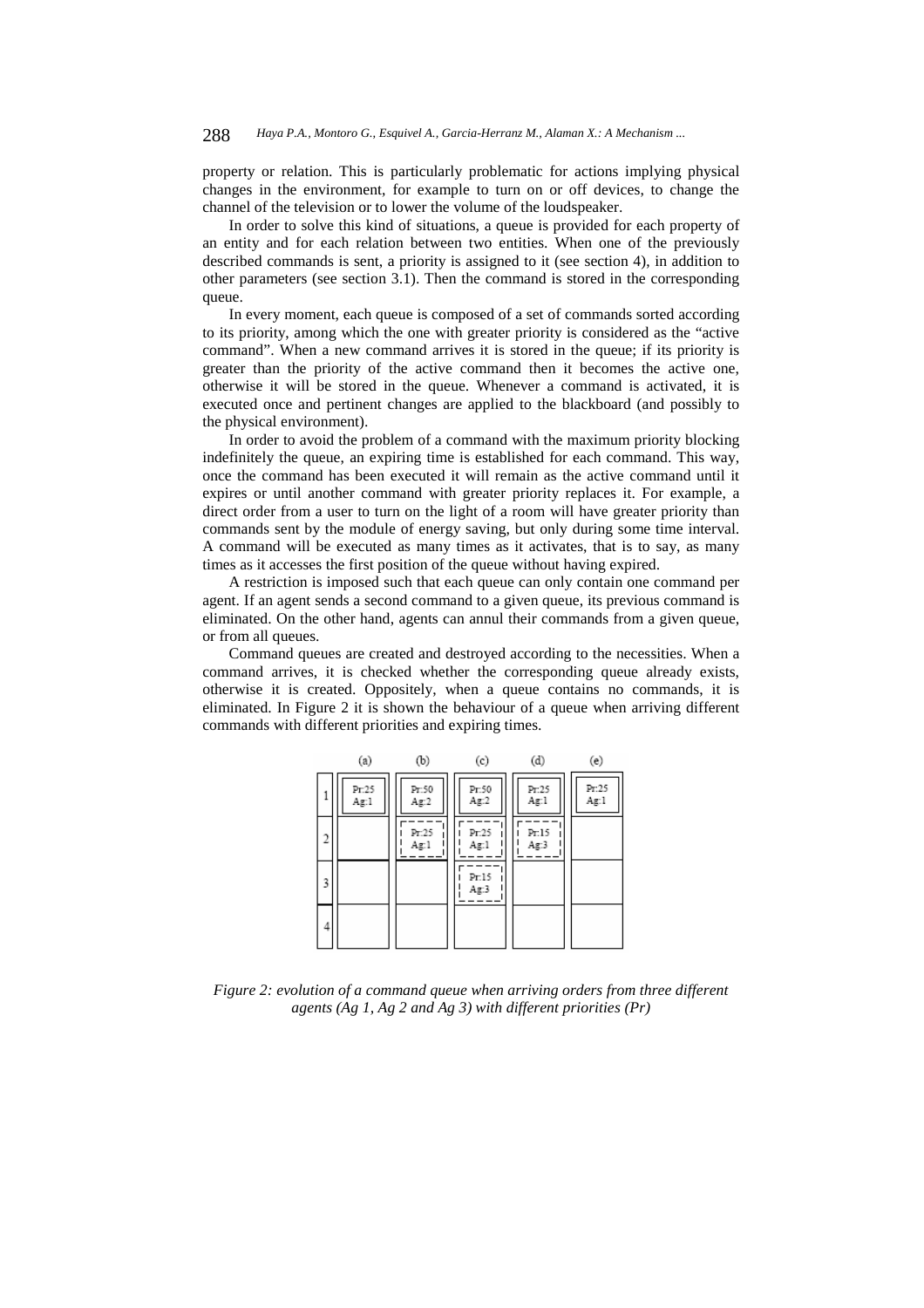### **3.1 Parameters of a command**

A set of parameters is established for each command. These parameters are:

- *Owner of the command*. It identifies which agent has sent the command.
- *Priority*. A positive integer.
- *Mode*. It determines how the expiring time is calculated (see Table 1).

*Expiring time.* It indicates from what moment the command is not valid any more. This parameter is only applicable if the mode is "expiring time". Time is measured in milliseconds.

• *Name*. It associates a name to the command. This name allows the agent to refer the command for eliminating it from the queue. Several commands can be grouped under the same name, so they can be erased simultaneously.

The *owner of the command, mode, expiring time* and *name* are established by the agent who sends the command, whereas the *priority* is decided by the context layer based on the priority policies (see section 4.1). Table 1 describes the different modes from which the emitter can choose the expiring time mode of a command.

| <b>MODE</b>   | <b>DESCRIPTION</b>                                                                     |  |
|---------------|----------------------------------------------------------------------------------------|--|
| Expiring time | The expiring time of the order is the value indicated by the                           |  |
|               | expiring time parameter.                                                               |  |
|               |                                                                                        |  |
|               | <i>After executing</i> The command disappears from the priority queue once it has been |  |
|               | executed.                                                                              |  |
|               | If it has the highest priority, it is immediately executed.                            |  |
|               | Instantaneously   Otherwise, it is discarded.                                          |  |

*Table 1: Different modes to establish the expiration of a command* 

## **4 Policies for establishing the priority of the commands**

The priority mechanism decides the order in which a set of commands are executed. This order is based on the priority of the commands and their expiration time; the key of the mechanism lies in the policies used to assign these priorities. A policy is a function that, given a command, decides which is the priority that should be assigned to it. There is a default policy, and the possibility of defining specific policies. The administrator of the environment has to decide, for each resource, which is the policy to be applied.

#### **4.1 Policies for priority assigning**

This section describes the default policy. The design of this policy is influenced by two considerations. On the one hand, the policy must be the sufficiently flexible and generic to include as many cases as possible. On the other hand, the implementation must be simple, so it does not suppose an excessive computational overload.

In order to decide the priority of a given command different variables are considered. These variables can be divided in three groups: (1) those relative to the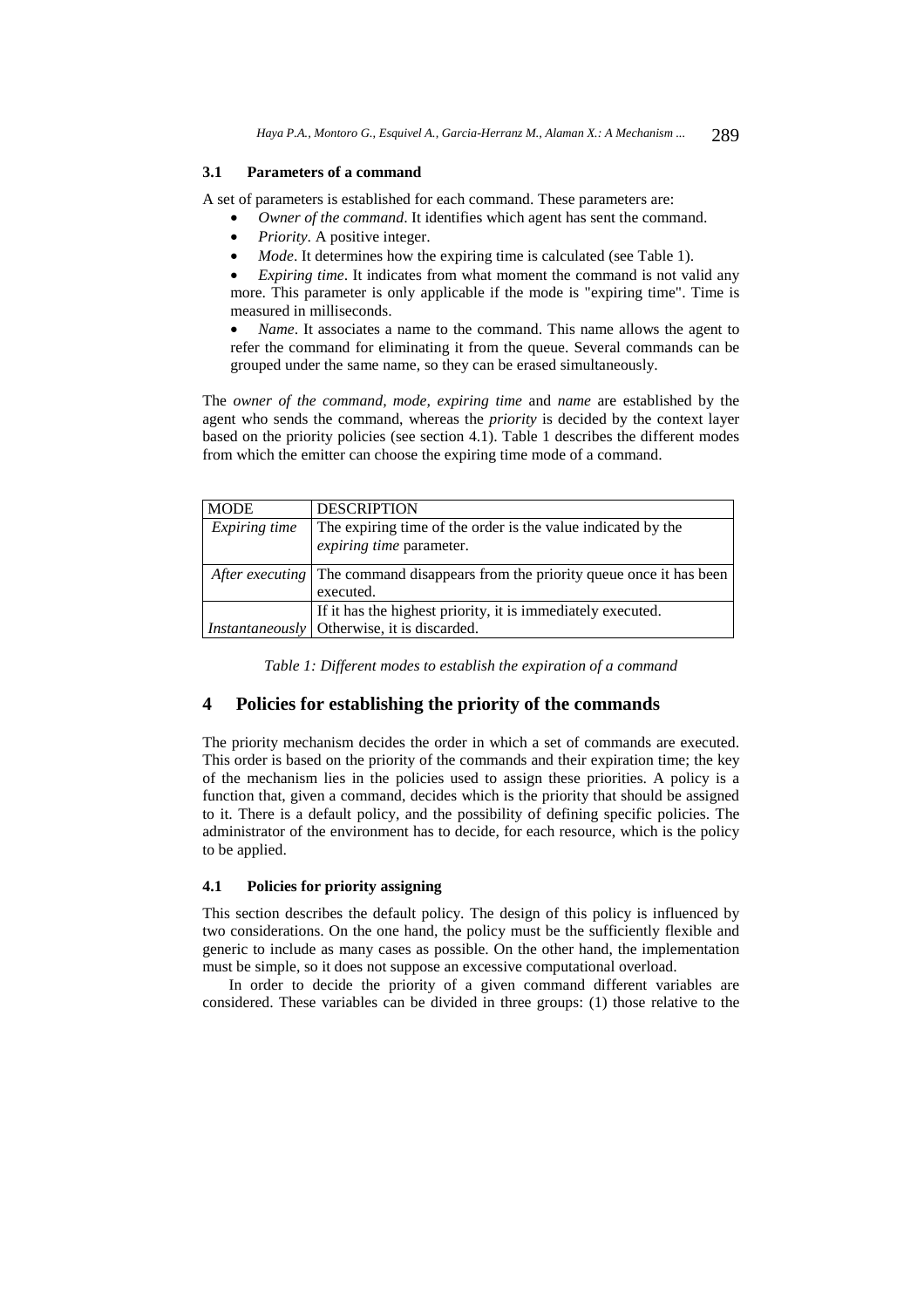emitter of the order; (2) those relative to the command; and (3) those relative to the environment.

#### **4.1.1 Variables relative to the emitter of the order**

Two variables are included in this group: "who is the emitter of the order" and "which the role of the emitter is". The former can take two values: the command comes from a user (U) or the command comes from an application (A).

On the other hand, the *emitter of the command* can assume different roles depending on the relation with the resource to modify. In this sense the emitter can be owner  $(0)$  of the resource, or can be just a guest  $(G)$ . Both roles are indicated according to the existence or not of a relation in the blackboard of the type *owner-of* between the entities representing the emitter and the resource. In addition, the relation *owner-of* can also be established between an emitter and a complete environment. In this case, the emitter is considered owner of all the resources within that environment.

#### **4.1.2 Variables relative to the command**

The second group is formed by just one variable indicating the *type of the order*. The range of this variable depends on who is emitting the command. If the emitter is a user, the type of order can be a *direct command (*C) or a *preference of the user (P)*. The former represents an order that has been generated as the result of a direct action of the user, like for example, to press a button. The latter represents an order originated automatically after satisfying a condition previously imposed by the user. In case the emitter is an application, two types of orders are defined: *ordinary command(L)* or *security command(H).* Security commands are those coming from the applications in charge of the security of the environment, whereas the ordinary commands correspond to the rest of orders.

#### **4.1.3 Variables relative to the environment**

Finally, the last group includes two variables relative to the state of the environment. The first one defines the *alert level*, taking as values *normal* or *emergency*. This second value is reserved for serious emergency situations like, for example, a case of fire or flood. The second variable defines the *privacy level*. Three different levels of privacy are defined: *low, normal* and *high*. A room with low privacy level would correspond to a public location, shared by several users; a normal level could be established for private locations, pertaining to a user, where a high level is used for environments with important privacy constraints.

#### **4.2 Calculating the priorities**

When a command is received, the value of each of its policy variables is recovered. Each possible emitter has a unique identity code that is sent along with the order. This code allows finding out from the context layer blackboard who is the emitter of the order and what type of orders emits. The emitter's role is deduced from the relation between the emitter and the resource being modified. Finally, the security and alert status are obtained from the properties of the environment entity.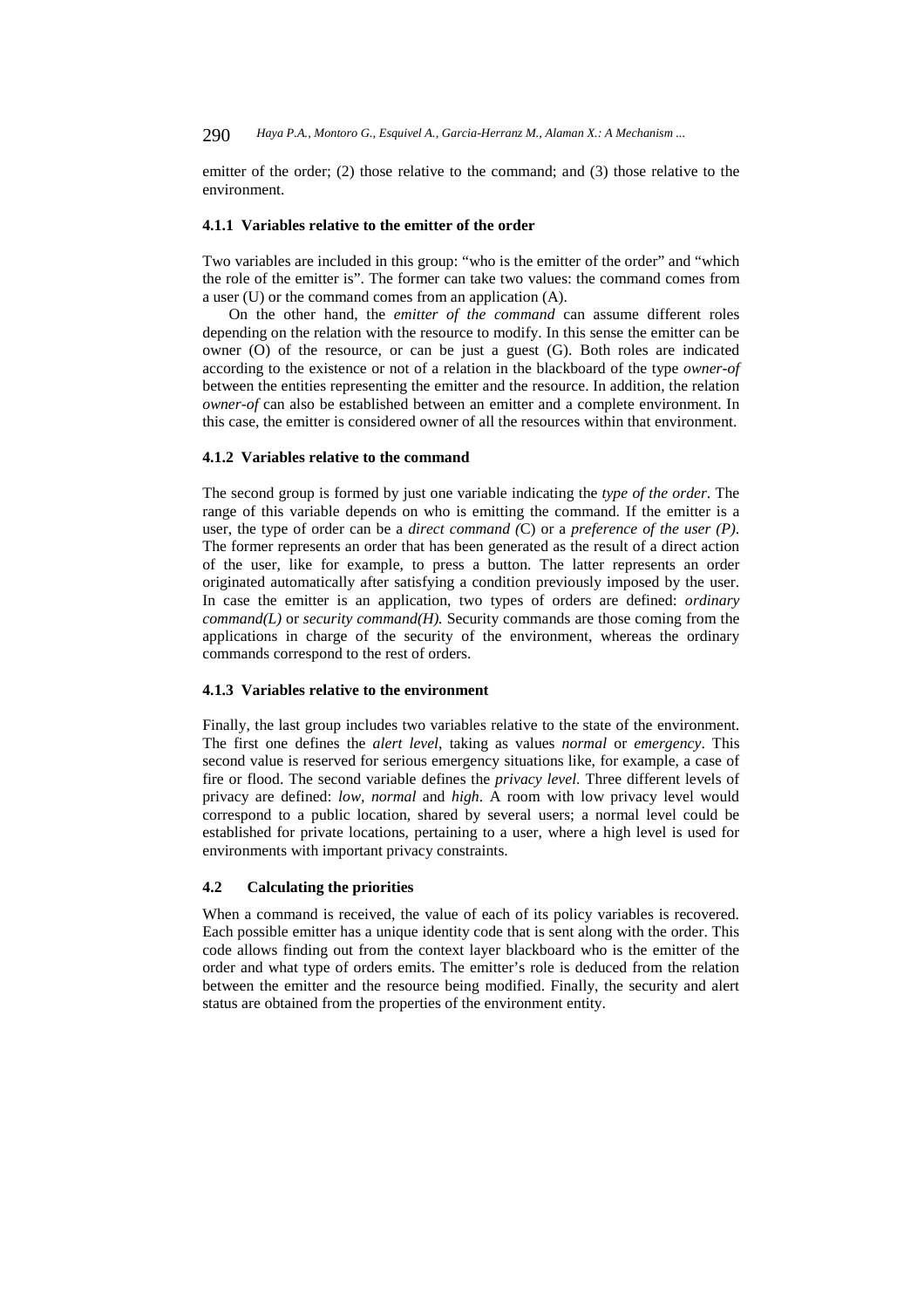These values form a tupla where the first element defines the emitter, the second the role, and the third the type of order. For example, an owner user, having sent a direct order is defined by the tupla (UOC), whereas a command form a guest application would get the tupla (AGL).

The priority will be calculated according to the position that occupies the tupla in a list. The order of the list will be based on the alert status and the security level of the environment. As Table 2 shows, four lists have been defined where the tuplas are ordered from greater to smaller priority.

|   | Order of preference |            |            |                   |  |  |
|---|---------------------|------------|------------|-------------------|--|--|
|   |                     | Privacy    |            |                   |  |  |
|   | Emerg.              | Low        | Normal     | High              |  |  |
| 1 | <b>UOC</b>          | <b>UOC</b> | <b>UOC</b> | <b>AOH</b>        |  |  |
| 2 | <b>UGC</b>          | <b>UGC</b> | <b>AOH</b> | <b>UOC</b>        |  |  |
| 3 | <b>AOH</b>          | <b>UOP</b> | <b>UGC</b> | <b>AOL</b>        |  |  |
| 4 | AGH                 | <b>AOH</b> | <b>UOP</b> | $\overline{UOP}$  |  |  |
| 5 | <b>AOL</b>          | <b>AOL</b> | <b>AOL</b> | $\overline{U}$ GC |  |  |
| 6 | AGL                 | <b>UGP</b> | <b>UGP</b> | <b>UGP</b>        |  |  |
| 7 | <b>UOP</b>          | AGH        | <b>AGH</b> | <b>AGH</b>        |  |  |
| 8 | UGP                 | AGL        | AGL        | AGL               |  |  |

*Table 2: Lists of priority-ordered tuplas ordered according to the alert and privacy status* 

Once obtained the position occupied by the tupla in the corresponding list, the priority is calculated according to equation 1:

 $Prio = MINPRIO + pos * (MAXPRIO - MINPRIO)/8$  (1)

Where MAXPRIO and MINPRIO are two constants determining the maximum and minim priorities that can be assigned and pos is the position of the tupla in the list.

The emergency list is used when the environment is in emergency state, independently of the privacy level. In the case of a normal alert state, the list to be used is determined by the privacy level.

As it can be seen in the emergency list, direct orders from the users have maximum priorities, no matter whether they are owners of the resource or not. Next they will be considered the orders from owner applications, followed by those of guest applications. Finally, the orders with smaller priority will be the users' preferences.

For a normal situation in the environment and a low privacy level, the actions of the users, no matter if owners or guests, will have the maximum priority. Next, owners preferences, and commands sent by the applications pertaining to the environment are considered. Finally, guest preferences and commands sent by external applications will be applied.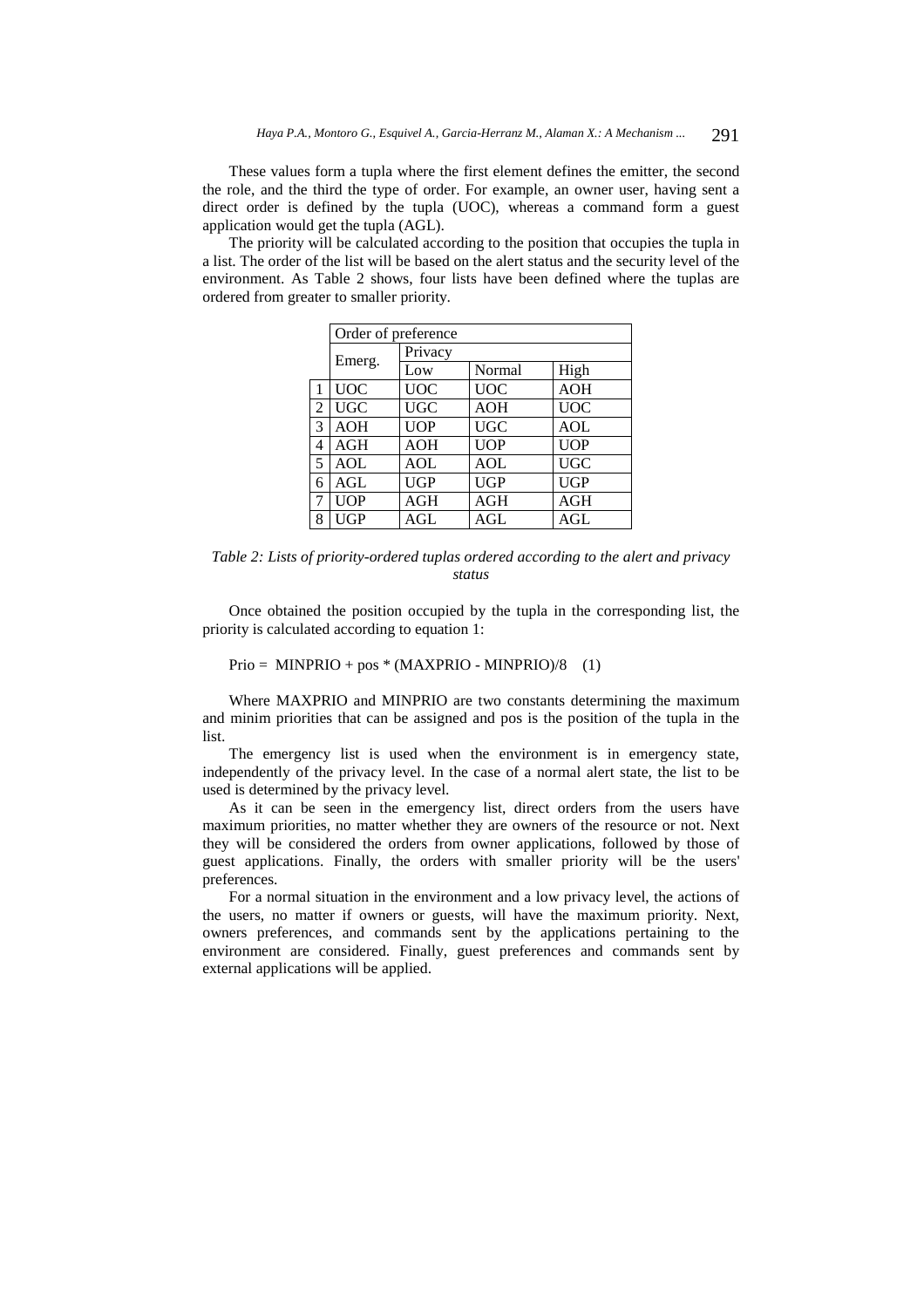In case of a normal privacy level, the list of priorities stays identical to the previous one except for the security modules that reach the second position in the list, surpassed solely by owners' direct actions.

Finally, the high privacy level list gives the highest priority to the commands sent by the security modules of the environment, followed by the commands emitted by owner users and rest of applications of the environment. User actions or applications with no relation with the environment get minor priorities.

This mechanism allows to easily change policies, and to quickly adapt the general policy of priorities to new necessities by simply changing the order of the lists.

## **5 Policies of particular priority assignment**

It is possible that some of the properties of a resource do not adapt to the mechanism of prioritization previously described. For example if the priority should depend on the value of the property, which is not contemplated in the previous policy. This happens in the case of the volume of a loudspeaker, which must follow some social conventions that are not considered in the default policy. In this case, it makes more sense to use a specific policy to decide which of the possible values is to be set for the volume of the loudspeaker. If two or more agents want to modify the volume, the social norms, generally, determine to set the lower one; especially if we are speaking about user preferences that are triggered automatically. In order to be able to reflect this type of behaviour it is necessary to add a mechanism that allows associating adhoc policies to replace the default policy in certain properties.

```
<class name="speaker"> 
 <property name="Left_Volume"> 
   <paramSet name="policy"> 
    <param name="ad-hoc"> 
      polite_speaker_volume 
    </param> 
   </paramSet> 
 </property> 
 <property name="Right_Volume"> 
   <paramSet name="policy"> 
    <param name="ad-hoc"> 
      polite_speaker_volume 
    </param> 
   </paramSet> 
 </property> 
</class>
```
*Figure 3: XML definition of the priority policy for a loudspeaker. Two properties are defined: Left\_Volume and Right\_Volume. There is a policy defined for both, that is an "ad-hoc" policy named polite\_speaker\_volume. The coding of this policy enforces the volume to get the lowest value of the preferences of the people in the room*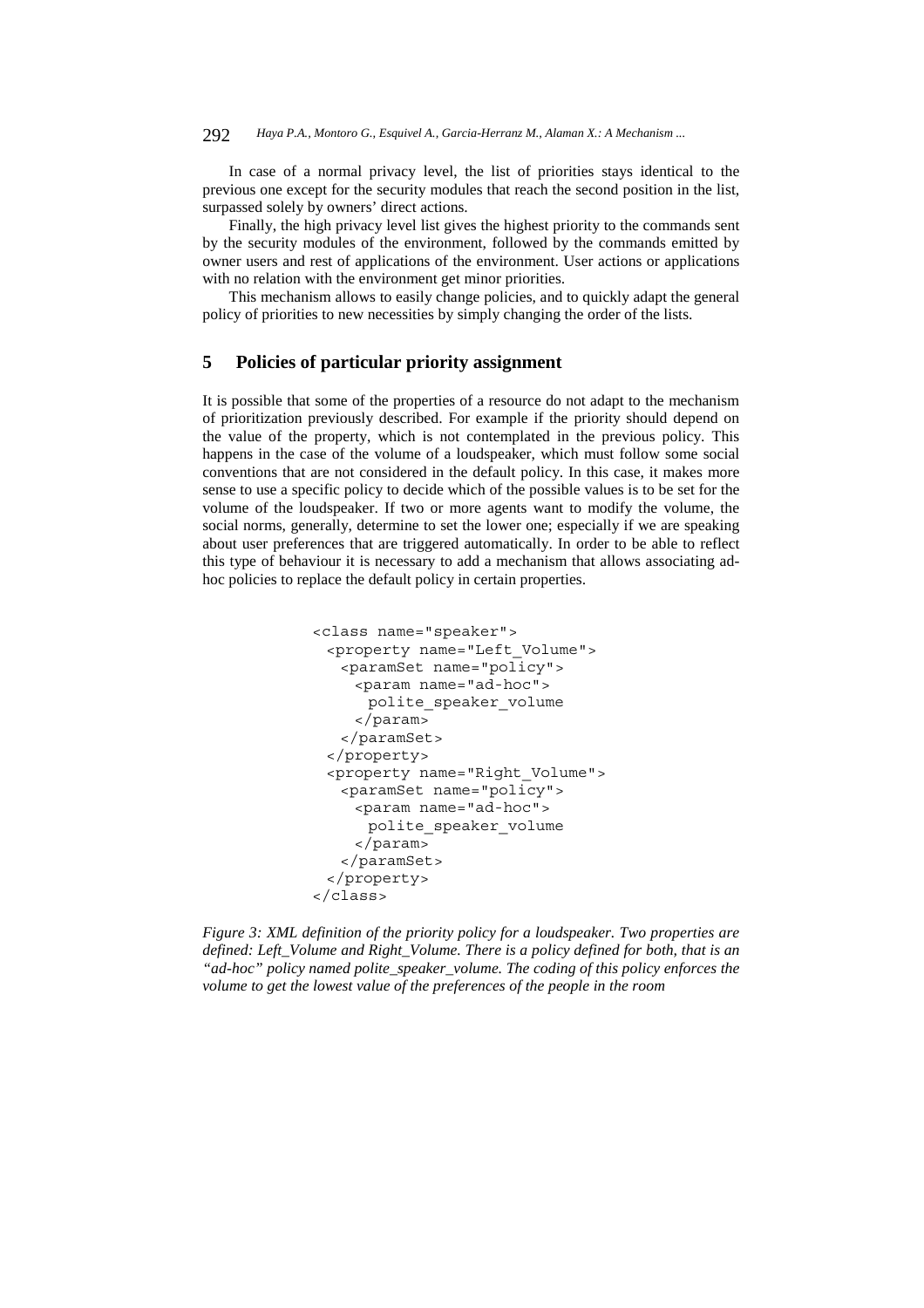In the example of Figure 3 a language of definition of the blackboard [14] based on XML has been used. This language allows associating to all entities of the same class a particular policy. For doing so a new parameter denominated *ad-hoc* is introduced in the definition of the class. The value of this parameter will be a string with the name of the special policy to be applied to the property.

Three specific policies are currently implemented, but this set can be easily extended as new policies are needed:

- *Loudspeaker volume*. The priority is inversely proportional to the volume requested for the loudspeaker.
- *Best to turn off/close*. If the order is to turn off (or to close) the resource then it gets the maximum priority. For example, it may apply to a TV set.
- *Best to turn on/open*. This would be opposite to the previous case and will benefit those commands turning on or opening the resource. For example, it would be the policy to apply for controlling a door.

### **6 Privacy issues**

Command queues deal with conflicts arising when entities try to access a resource simultaneously; collision of contradictory orders is the focus. But there is another type of conflict that appears in Intelligent environments, where users supply personal information pretending to receive some services in exchange. Those are the privacy conflicts, that deal with the problem of how users can establish the compromise between the use of their private information and the services they obtain in return. According to Allan Westin [15] privacy is

### *"The right of the individuals to determine by themselves when, how and what private information is disclosed"*

Accordingly with this view, we propose five key elements for our model of privacy:

- *Owner*. Who decides how the privacy of the information is administered. The owner can be a person or a group. In the latter case it is necessary to decide which is the criterion to be applied: unanimity, majority or the most restrictive option.
- *Receiver*. Who receives the right to consult the information. The receiver can be either a person or a software component. An important issue is to establish an authentication mechanism assuring that the correct identification of the receiver.
- *Context*. Another factor of great importance is the context, both of the owner and of the receiver. The location is a relevant contextual variable since the required privacy will vary depending on where the information is being disclosed (for example, in a loudspeaker in a public space). The required privacy will also vary depending on where is the owner. Thus, a person being recorded in video may show different reactions depending on if he is at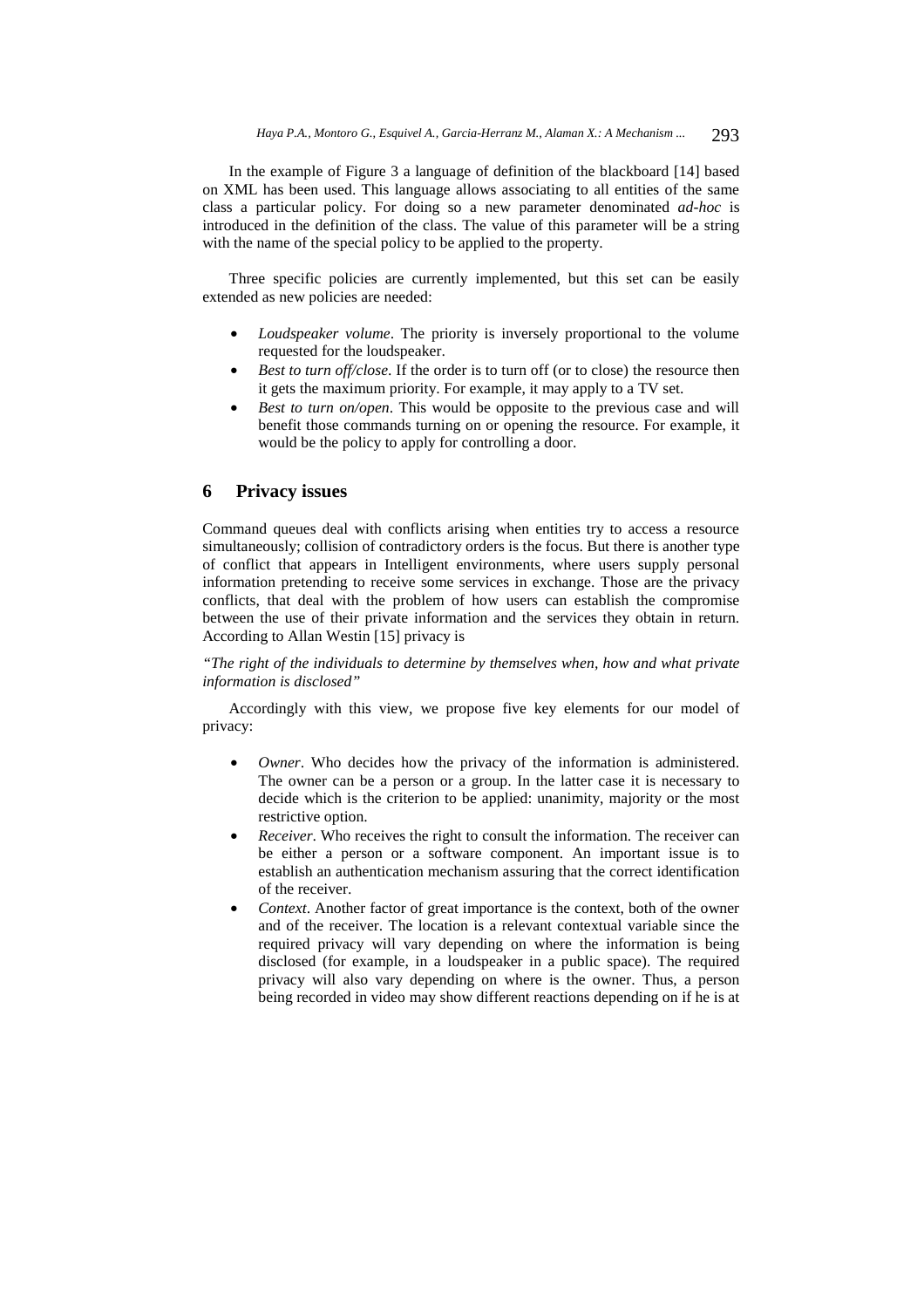home or at a public event. Another important aspect to consider within the context is the people accompanying the receiver. For example, when a user receives a message, the system can decide to send it to her nearest screen, as long as there is nobody around; otherwise a privacy violation may happen.

- The *media* used to spread the information is relevant for the owner of the information, since she can establish different restrictions depending on using a device or another.
- Use. This element plays its role once the information has arrived to the receiver. Restrictions in storing, modifying, reproducing or sending it to other users may apply.

In figure 4 we show an example of how the privacy model is added to the entities of the blackboard.

Additionally, all the privacy mechanisms can be applied not only to properties but also to relations. In this way, a private relation will not be shown but to its owner while a public or protected relation will be revealed to the receiver. It is important to emphasize that, since the destination entity of the relation may not have the same privacy constraints as the source one it is possible for the receiver to have access to the source entity and to know the existence of the relation but not to access the information of the destination entity.



*Figure 4: An entity with privacy parameters* 

## **7 Conclusions and future work**

This paper proposes a centralised mechanism of priority assignation to solve the conflicts arising when two or more agents try to modify the information managed in the context layer blackboard. When an agent sends a command, it is stored in an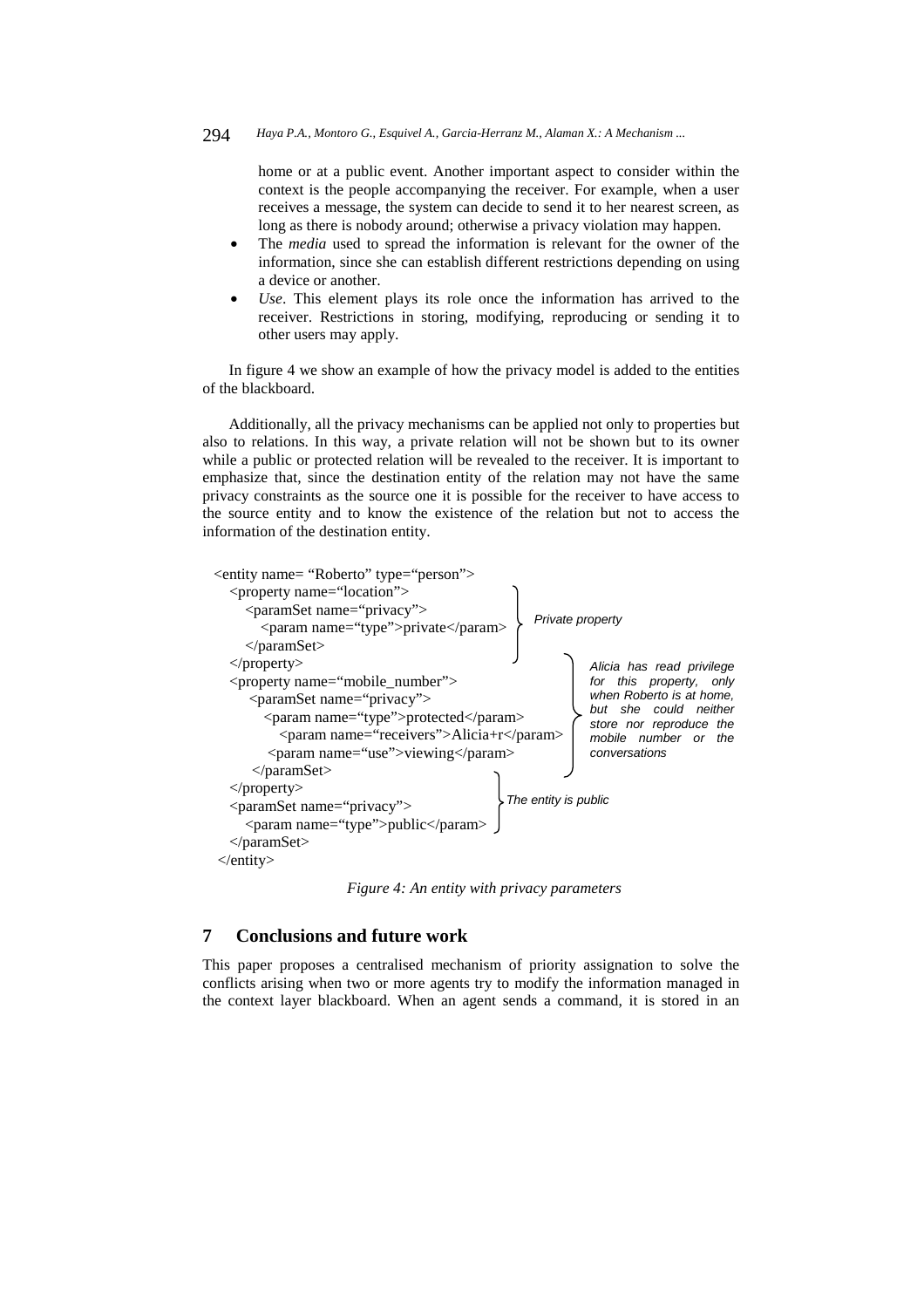command queue. The proposed mechanism decides which of the commands is executed according to:

- A default policy of assignment of priorities that depends on whom is the emitter of the order, which is the type of the order, what relations exist between the emitter and the resource, what relations exist between the emitter and the environment and what is the current state of the environment.
- A particular policy is defined for each resource that does not adjust to the default policy.

Currently we are considering other aspects such as the time each command has remained in the queue and the number of times an agent has sent a command. With those alternatives, mutual exclusion would be guaranteed and monopolizing of a resource, by agents with an a-priori elevated priority sending a great number of consecutive requests, would be avoided.

On the other hand we have presented a model for integrating privacy management for the different entities that form our active environment. We propose a model based on who want to access the information, where the owner of the information is and which use is pretended for the information. It is shortly expected to count with a demonstrator to begin making tests and obtaining results to check the efficiency of our model.

Resolution of the information is not contemplated yet. Currently, once the access is granted it is so for all the information. In the future it is expected to add some granularity to certain information, bringing the possibility to access the same information with higher or lower resolution. We are also working to add some security policies, complementing privacy.

The proposed approach is currently implemented in a real Ambient Intelligence environment, which is described in [11], and will be validated experimentally in the near future.

#### **Acknowledgements**

This project is funded by the Spanish Ministry of Science, project number TIN2004- 03140.

#### **References**

[1] Weyrich, C. Orientations for Workprogramme 2000 and beyond. ISTAG Report, 1999

[2] Weiser, M. Some computer science issues in Ubiquitous Computing. Communications of ACM, 36(7) pp. 75-84, 1993.

[3] Schilit, B. et al. Context-Aware Computing Applications, IEEE Workshop on Mobile Computing Systems and Applications, 1994.

[4] Cook, D. and Das, S. Smart Environments Technologies, Protocols and Applications, Wiley-Interscience, 2005.

[5] Kagal, L. et al. A Policy Language for a Pervasive Computing Environment. IEEE 4th Int. Workshop on Policies for Distributed Systems and Networks. 2004.